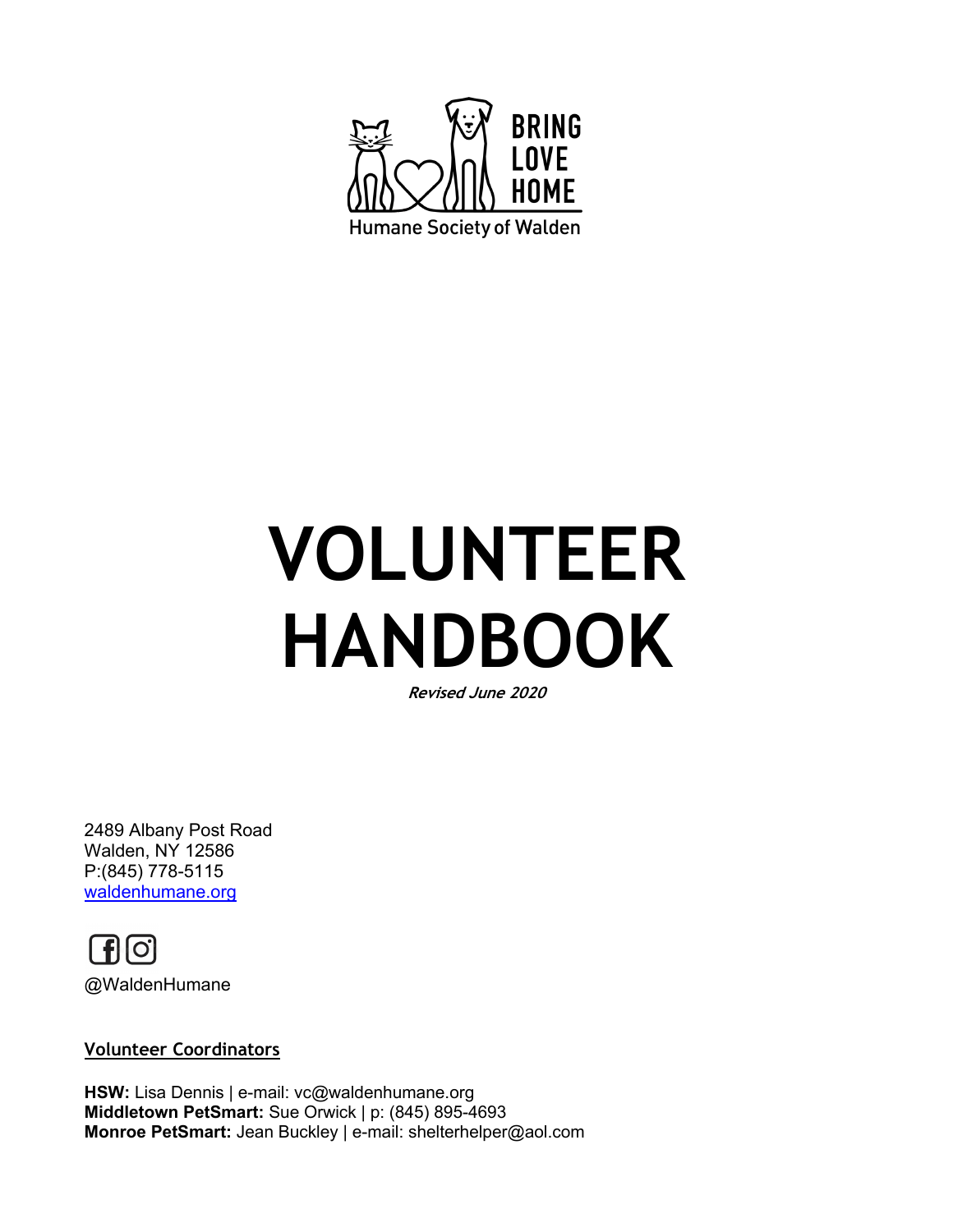# **About Us**

The Humane Society of Walden (HSW) is a 501(c)(3) non-profit, no-kill organization dedicated to helping stray and abandoned animals. Operating since 1974, our animal shelter serves the towns of Montgomery, Walden, Maybrook, Crawford, Deerpark, Mamakating, Wawarsing and Shawangunk, but will not turn away pets from across the country in need. We also often rescue from high-kill shelters mainly in the southern part of the U.S. HSW believes that all animals have a natural right to humane treatment including proper care, respect and safe shelter. Our primary mission is to provide care while finding permanent, loving homes for the many animals that come in our door.

#### **PetSmart Adoption Centers**

HSW volunteers also run PetSmart adoption centers in Middletown and Monroe. The coordinator for each location will give you further details on the procedures for your PetSmart location. Please read and review this handbook. Additional information may be provided by your PetSmart coordinator.

# **Welcome**

This handbook summarizes many of HSWs' volunteer policies and procedures. All HSW staff members are responsible for administering the policies described in this handbook and would be happy to provide you with further information or clarification as needed. HSW volunteer coordinators may modify, rescind, delete or add to the provisions of this handbook at any time. If changes are made, we will be sure to notify you as soon as possible.

Volunteers are the backbone of our facility and aid our staff in daily operations thank you for choosing to volunteer with HSW. We have a variety of volunteer activities available:

- Dog walking / feeding / handling
- Cat socializing / feeding / handling
- Cleaning animal areas and facility
- Adoption events
- Photography / PR / social media
- Yard and building maintenance
- Onsite Yard Sale Room: The room is open for shopping twice a month. Volunteers can help by bringing in donations, organizing the donations or working on yard sale days.

### **Policies and Procedures**

#### **Dress Code**

- **Proper footwear:** Floors are often wet and slippery so shoes with good traction are a must. Your feet also need to be protected from animal waste, cleaning chemicals and disinfectants. Tennis shoes or work style boots with low heeled, non-slip soles are recommended. Open toed shoes, clogs, slip-ons, or sandals are not permitted.
- **Clothing:** Please only wear comfortable items that can also be easily washed. Long pants are recommended to protect you from chemicals, bites and scratches even in the summer. All clothing should be laundered between visits to the shelter. This reduces the spread of viruses and disease.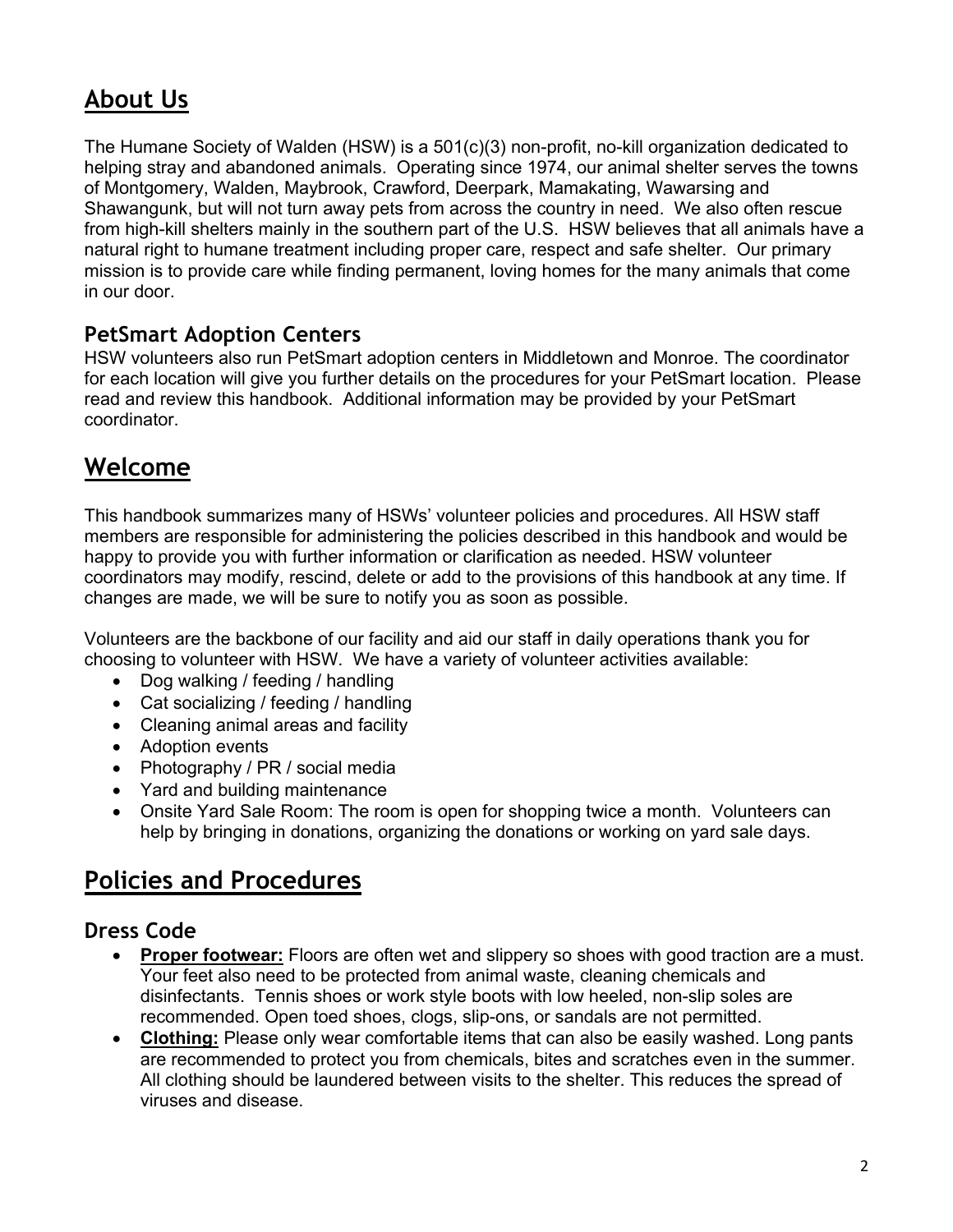- **Jewelry:** Please limit jewelry while volunteering. Large or dangling jewelry can get caught on cages, and in claws or fur, potentially injuring you or the animals.
- **Nametag:** Volunteers must wear a nametag at all times. This ensures that staff and the public recognize you as a volunteer and helps us get to know you.

#### **Minimum age to volunteer**

Due to safety and legal restrictions volunteers under 16 years old must be accompanied by an adult or guardian. Volunteers must be 18 or older to hold a leash and 21 or older to walk a dog offsite.

#### **Personal Belongings**

It is recommended that anything of value to you be left in your vehicle or at home. HSW cannot guarantee the safety of your personal items.

#### **Volunteering Hours**

Upon successful completion of our in-person or online orientation you are welcome volunteer. HSW is open daily to the public from 12 – 4 PM.

- Dog walking and animal socialization: 12 4 PM
- Cleaning and feeding the animals:  $8 \text{ AM} 4 \text{ PM}$ , the bulk of it is completed from  $8 \text{ AM} 12$ PM, before the shelter opens to the public

We hold many offsite adoption events year-round, if you are interested in helping please email vc@waldenhumane.org.

#### **Logging Your Volunteer Time**

Volunteers MUST sign-in and out at the Volunteer Services area (to the immediate right of the front door) every time you volunteer.

#### **Community Service**

If you are volunteering to fulfill school, court-ordered, or other required volunteer hours in excess of 20 hours please speak to shelter staff after you complete your orientation. You are responsible for tracking the hours you need to complete. If needed, HSW can provide you with a letter of service once your hours are complete.

Court-ordered community service volunteers generally do not work directly with the animals, but assist with cleaning, feeding and other tasks and projects as available.

#### **Communication**

Almost all communication in the volunteer program is done via e-mail, through our Facebook page @WaldenHumane, and our Facebook Group "HSW Volunteers". Due to the large number of volunteers, phone calls are not possible and sending mail via the postal service is cost prohibitive. Volunteer newsletters, notices, updates, and other important information about the volunteer program will be e-mailed and posted to Facebook.

If this is not an option for you please check in frequently with the volunteer coordinator when you come in to ensure that you aren't missing any important communications. The volunteer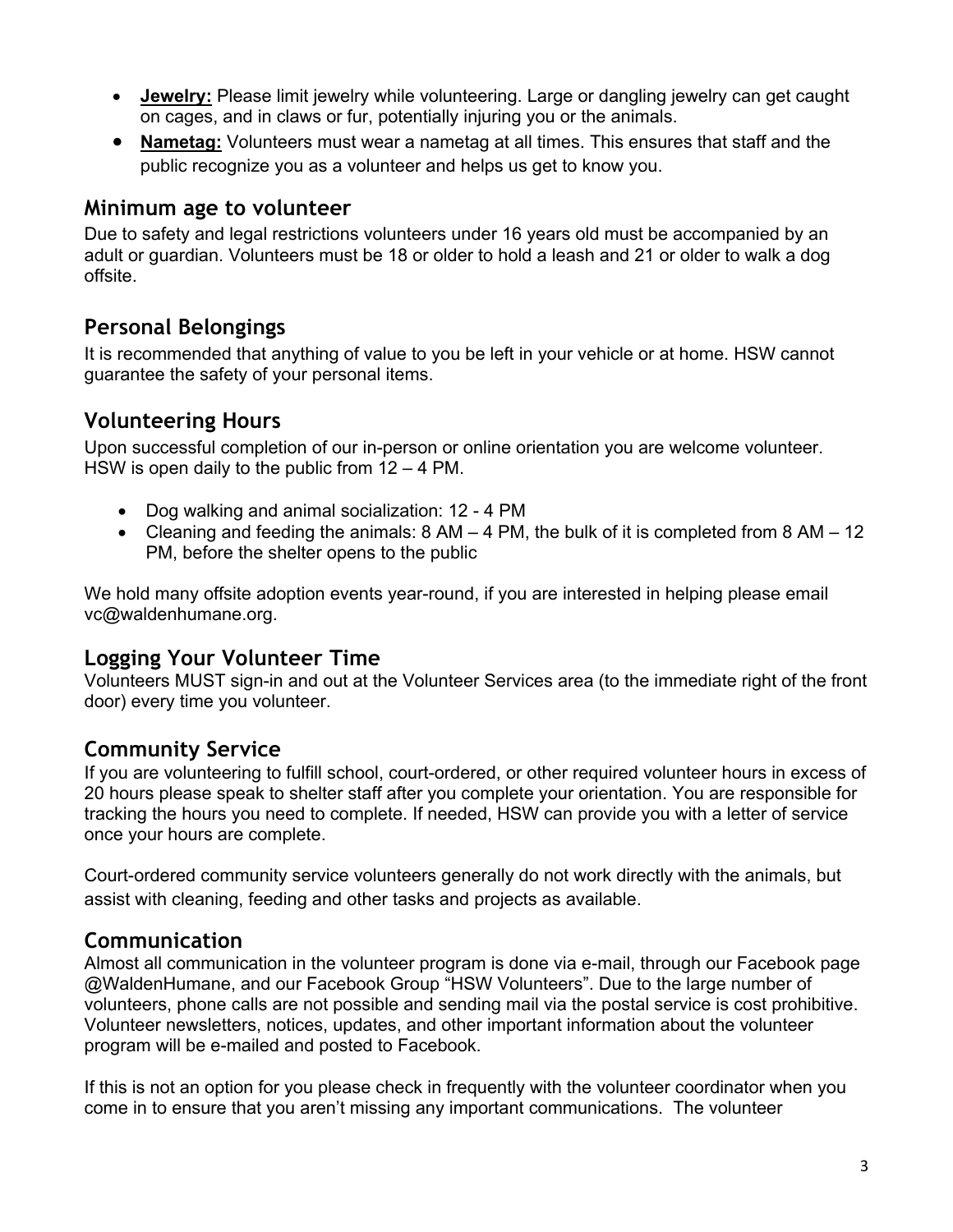coordinator's contact info is on the front of this handbook. If you have an urgent need or concern that cannot wait, please see the shelter manager.

#### **Conduct**

HSW upholds the highest standards of conduct and service for the sake of saving the lives of animals. When you are serving as a HSW volunteer, we ask that you please do the same. Here are a few service guidelines that we kindly request you follow.

- **Be professional.** As a HSW volunteer, please present an image that is both professional and appropriate to your working conditions.
- **Be responsibl**e. Service begins and ends with individuals. While you cannot control what others do, you can guarantee the quality of your own individual contacts. Each individual can potentially make or break the chain of great service. Responsibility is the key to this process, so you should strive to provide accurate and timely information. And don't be afraid to ask for help from staff when you need it.
- **Be positive.** A positive attitude is contagious.
- **Be friendly, courteous and helpful.** Common courtesy goes a long way toward making a favorable impression.
	- § A smile goes a long way
	- Practice active listening
	- Ask open ended questions

We value our volunteers and consider them a huge asset, so we want to help ensure your experiences with staff, other volunteers, and the public are pleasant. The above are only guidelines to providing great service. Of course, no written standards can ever take the place of good judgment

#### **Harassment Policy**

HSW is committed to an environment in which all individuals are treated with respect and dignity. Each individual has the right to volunteer in a professional atmosphere that promotes equal opportunities and prohibits discriminatory practices, including harassment. Therefore, HSW expects that all relationships among persons at HSW will be business-like and free of bias, prejudice, discrimination, and harassment. In order to keep this commitment, HSW maintains a strict policy of prohibiting unlawful harassment of any kind, including sexual harassment and harassment based on race, color, religion, national origin, sexual orientation, gender identity or expression, sex, age, physical or mental disability or any other characteristic protected by state, federal or local employment discrimination laws. If you would like more information regarding HSW's Harassment Policy please email your volunteer coordinator.

Please inform the volunteer coordinator or the shelter manager if anything occurs that makes you feel unsafe or uncomfortable.

#### **Customer Service Expectations**

Volunteers are considered shelter ambassadors, so how you conduct yourself while in view of the public is very important. Be friendly. Smile. Say hello. Ask a guest if they need assistance and when applicable help direct them to the appropriate staff member.

Adoption counseling and advice is handled by our experienced staff, the exception being a PetSmart volunteer. Our adoption counselors go through extensive training in order to identify the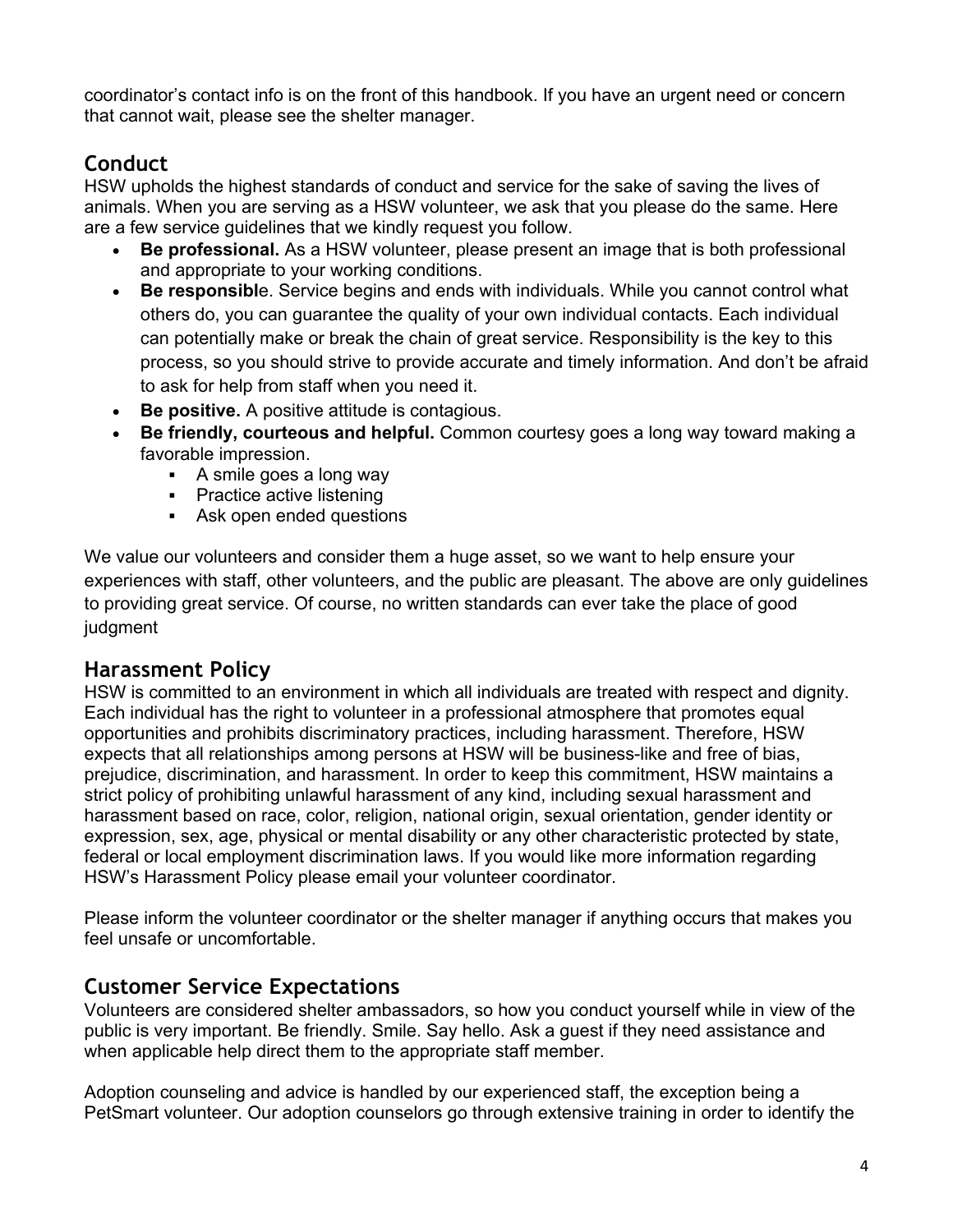right home for the right animal. Be mindful of the privacy of our guests please refrain from joining in on conversations staff are having with them.

# **Safety and Health Guidelines**

#### **Social Distancing**

HSW will operate in accordance with New York State Department of Health (NYSDOH) requirements, World Health Organization (WHO) and Centers for Disease Control and Prevention (CDC) recommendations to prevent the spread of COVID-19. To serve our community, we are required make robust plans which meet social distancing requirements—and to strictly enforce those requirements.

Social distancing measures at the shelter consistent with guidance from NYSDOH, WHO, and CDC will be enforced. This means maintaining 6 feet between individuals and use of protective personal equipment. Masks must be worn by staff, volunteers and guests. Gloves/gowns will be provided if appropriate to the work.

- If you are working alone in an outdoor space with no contact with others, you are not required to wear a mask during that time
- Masks must cover your nose and mouth and must be worn inside or when you can not maintain a 6-foot distance between individuals not in your household
- Wash your hands before putting a mask on or off to protect the sanitation of your face covering

These strictly observed measures allow HSW to remain in operation serving animals, preserving jobs and protecting employee, volunteer, and public health.

#### **Practicing Safety around Animals**

The animals that our volunteers handle are animals that the staff have evaluated and consider good candidates for adoption. The shelter environment can be stressful for many animals; therefore behaviors cannot always be predicted. For the safety of pets and people, handling of animals is strictly prohibited until you have completed volunteer orientation. This includes putting fingers or arms into cages and kennels. If you discover a loose animal, NEVER reach out and grab it. If possible, close any doors in the immediate area and alert a staff member, who will safely retrieve the animal. Remember that all animals must be kept separate unless approved by a staff member. Keeping animals separate reduces the spread of disease, and not all animals at HSW are friendly towards other animals, especially under times of stress. If you witness a fight, DO NOT attempt to break it up. Fights often sound worse than they really are, and trained staff members are the only ones who should intervene.

Even when every precaution is taken, accidents can happen. While very rare, bites and scratches do occur. Cleaning any injury is important to avoid infection. You must report any bite, scratch, or other injury to a staff member immediately, no matter how small or insignificant it may seem. Medical history is uncertain on many of the animals here. Additionally, state law requires that most pets be quarantined temporarily after biting. *If a cat bites you notify the shelter staff immediately*. See a doctor within a few hours of a cat bite to ensure that no infection is present. Also report the injury to the volunteer coordinator so an incident report can be written.

*\*\*Bringing your own pet to the shelter while volunteering is not permitted.\*\**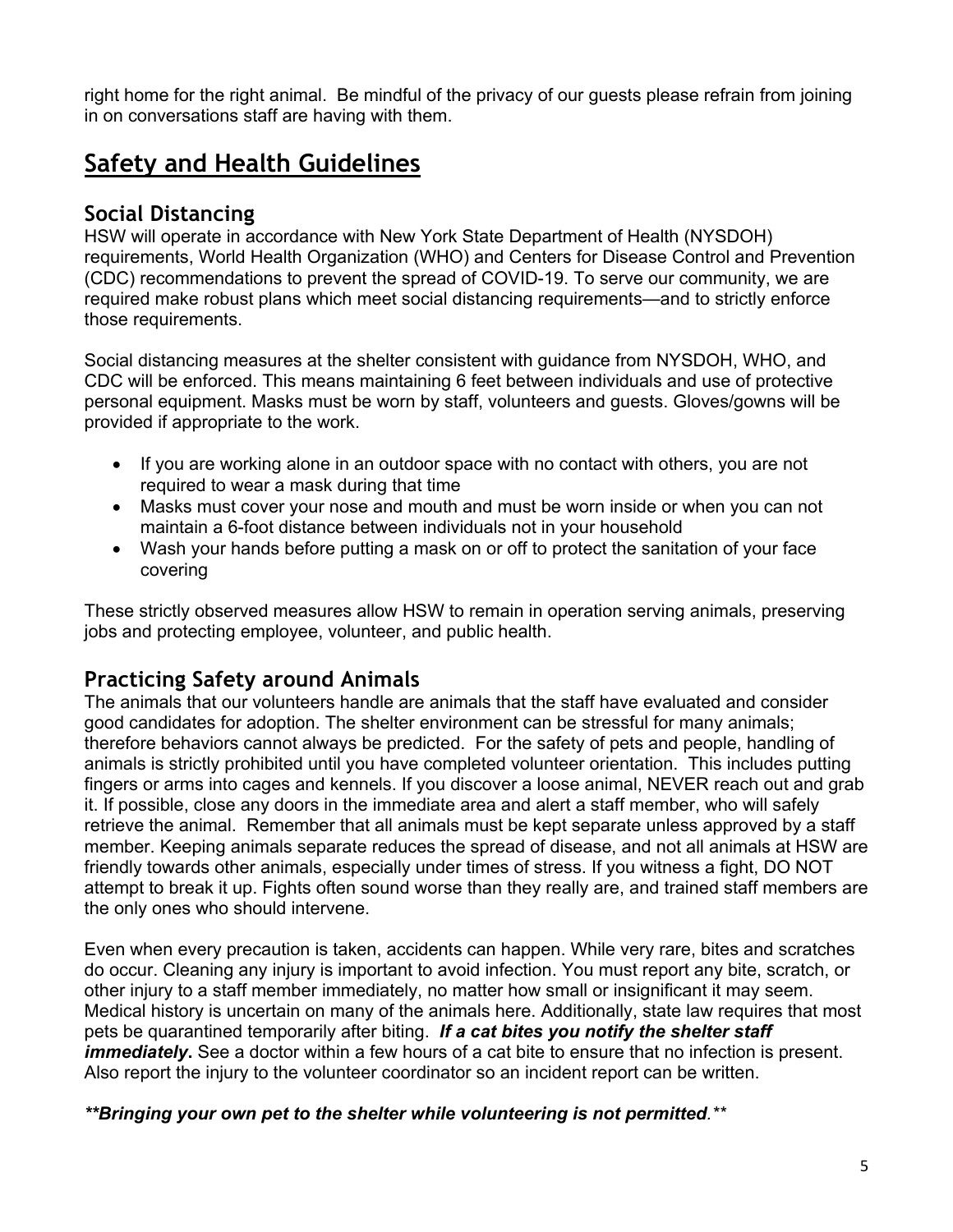#### **Children and Guests**

Children who are not active volunteers cannot accompany a parent/adult while they are volunteering. Guests are also not permitted to accompany volunteers while they are performing their volunteer duties. Please invite your friends and family to attend an upcoming volunteer orientation session. If you have a friend or family member in town feel free to email the volunteer coordinator and see if a special orientation can be held for your guest. If someone will be picking you up or dropping you off please meet them in the front lobby. They won't be permitted to search the shelter to find you.

#### **Off-Limit Areas**

For the safety of the animals and volunteers, volunteers are not permitted in any area marked with signs alerting you that these are STAFF ONLY areas. Housed in these areas are stray animals, animals under bite quarantine, sick animals, or new arrivals that have not yet been evaluated for adoption. The temperaments of these animals have not yet been evaluated. **Do not enter these areas, even if you see other volunteers doing so.** 

#### **Hygiene**

Please wash or disinfect your hands after handling each animal and before handling the next one. Washing your hands will help eliminate the risk of becoming ill yourself, and also help prevent the spread of disease and germs throughout the shelter. Hands can be washed in the restrooms, or any sink onsite. Wall dispensers with disinfectant gel can be found in the kennel and cat areas.

#### **Exposure to Infectious Disease**

While volunteering at HSW you may be exposed to infectious disease. Usually these diseases will be contagious only to other animals. However, some diseases can spread from animal to human. HSW will notify you if we have reason to believe that you were exposed to a disease that could affect humans while you were at the facility. Please take extra precautions to launder your clothes and wash your hands. Notify the volunteer coordinator immediately if you develop symptoms. If you develop symptoms of an infection do not return to volunteer until you have completely healed. You may re-expose animals, other volunteers and staff members who have otherwise been cleared from infection.

# **Social Media Policy**

Online communication tools such as blogs and social media networks (e.g., Facebook, Twitter and Instagram) are becoming the go-to channels for people who are interested in keeping up with HSW and our many efforts to Bring Love Home. For that reason, and because your behavior as a volunteer reflects on HSW, please use good judgment whenever you contribute to HSWs' social media pages. We encourage volunteers to join online conversations and spread the word about HSW and the animals, but you should never speak as an official representative of HSW. When you are engaging with others via social media on behalf of HSW, please keep in mind the following:

- **Be transparent**: Identify yourself as a volunteer.
- **Be accurate:** Make sure you check your facts with a staff member who's involved with the issue before posting. Take every precaution to gather the most current information available. Be the first to acknowledge and correct your own mistakes.
- **Provide resources**: Link back to our website whenever you can so that people can see where your information is coming from.